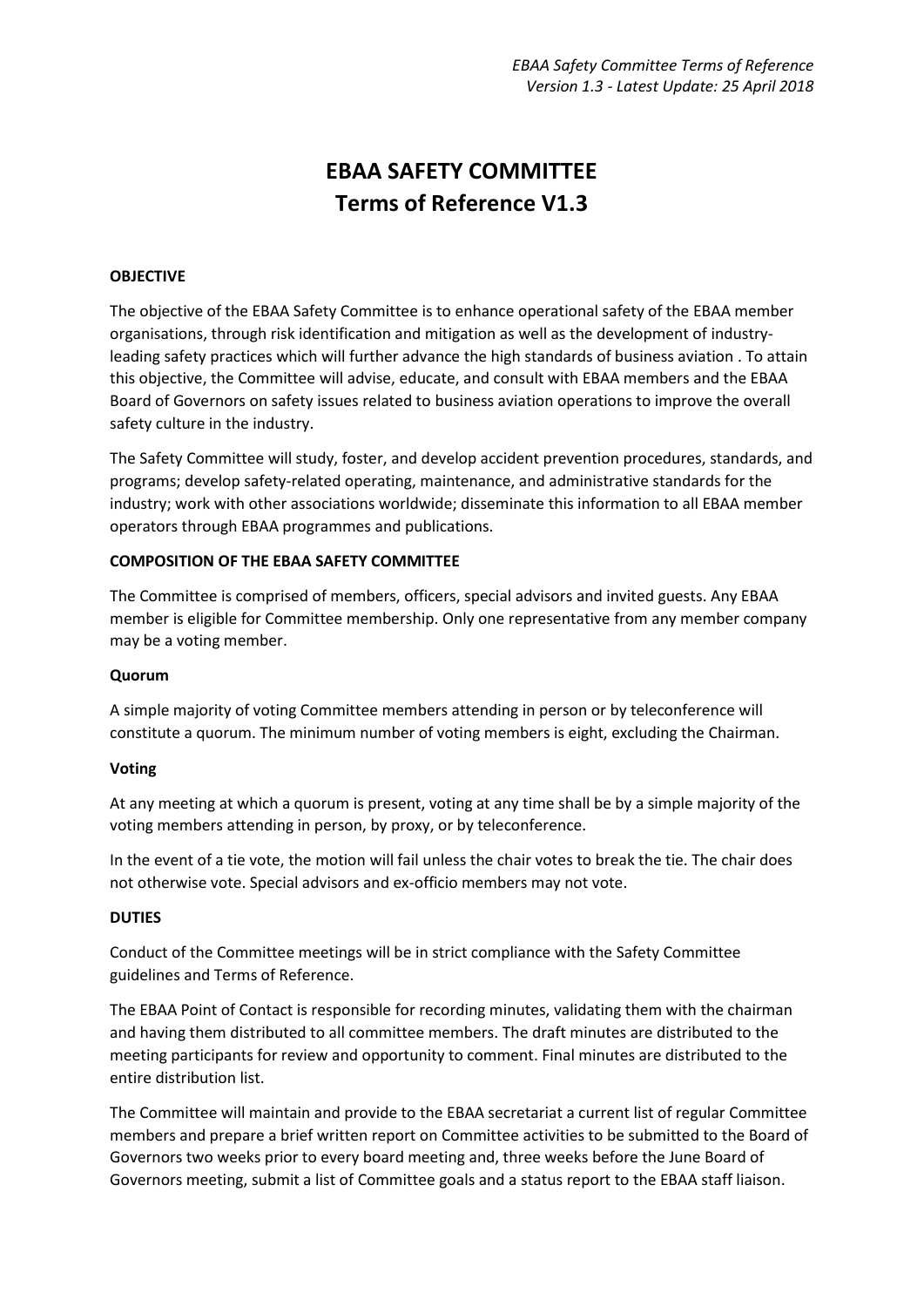On approval of the Committee, present to the Board of Governors all recommendations from the Committee that entail action or expenses by the association. This shall be done through the Board PoC or in accordance with instructions received from the EBAA secretariat.

# **REGULAR ACTIVITIES**

The EBAA Safety Committee will have four meetings per year (aimed in the first quarter of each year, around the dates of EBACE, after the summer break and around the dates of the Safety Conference) and regular teleconferences three weeks before every Board of Governors meeting, to allow enough time for the goal and status report to be drafted.

The Safety Committee should designate members to represent its interests at a higher level (e.g. in RMT groups and WGs at EASA and other relevant regulatory bodies), if and when required.

Should the members of the EBAA Safety Committee deem it necessary, the Chair will authorise the establishment of external Working Groups on topics of interest for the EBAA members (e.g. FRMS, FTL, FCL etc.). Furthermore, if these groups require external expertise, the members of each Working Groups may invite consultants and/or crew members to share their perspective.

To ensure the continuity of the EBAA Safety Committee and reinforce its work, the members will investigate the option to strike partnerships with similar bodies, as for example entities under the IBAC umbrella, as well as with other EBAA Committees and Working Groups.

Towards the end of every year, the members of the Safety Committee should produce a budget forecast for the following year. This budget should be approved by the chairman and endorsed by the EBAA Point(s) of Contact and shall be submitted to the Board of Governors for approval.

# **Recommendations to the Board of Governors**

The EBAA Safety Committee, through the EBAA Secretary General, consider and make recommendations to the Board of Governors on the following areas that may affect the future of the business aviation and/or its operators:

- Activities that are concerned with the Committee's interests at all levels in the industry;
- Community education or acceptance;
- Operational needs and requirements of the membership community;

# **EXPENSES**

All expenses incurred by regular members, officers, special advisors and invited guests of the Committee are the responsibility of the individual concerned. As a matter of policy, EBAA will not reimburse individuals for such expenses, unless otherwise pre-agreed in writing or unless when attending meetings in formal representation of the EBAA.

# **BUDGET**

The EBAA Safety Committee, through its appointed Chairman, is responsible and accountable for the budget and ensuring that the budget is not exceeded or used inappropriately.

The EBAA Points of Contact will liaise with the Secretary General to put the approval of the budget on the agenda of the relevant Board meeting. As neither the Secretary General nor the EBAA contact points are members of the Board, the Board could (at its full discretion) always invite the Secretary General, the relevant EBAA point of contact or the chairman of the Safety Committee to present and defend the budget at the relevant Board meeting.